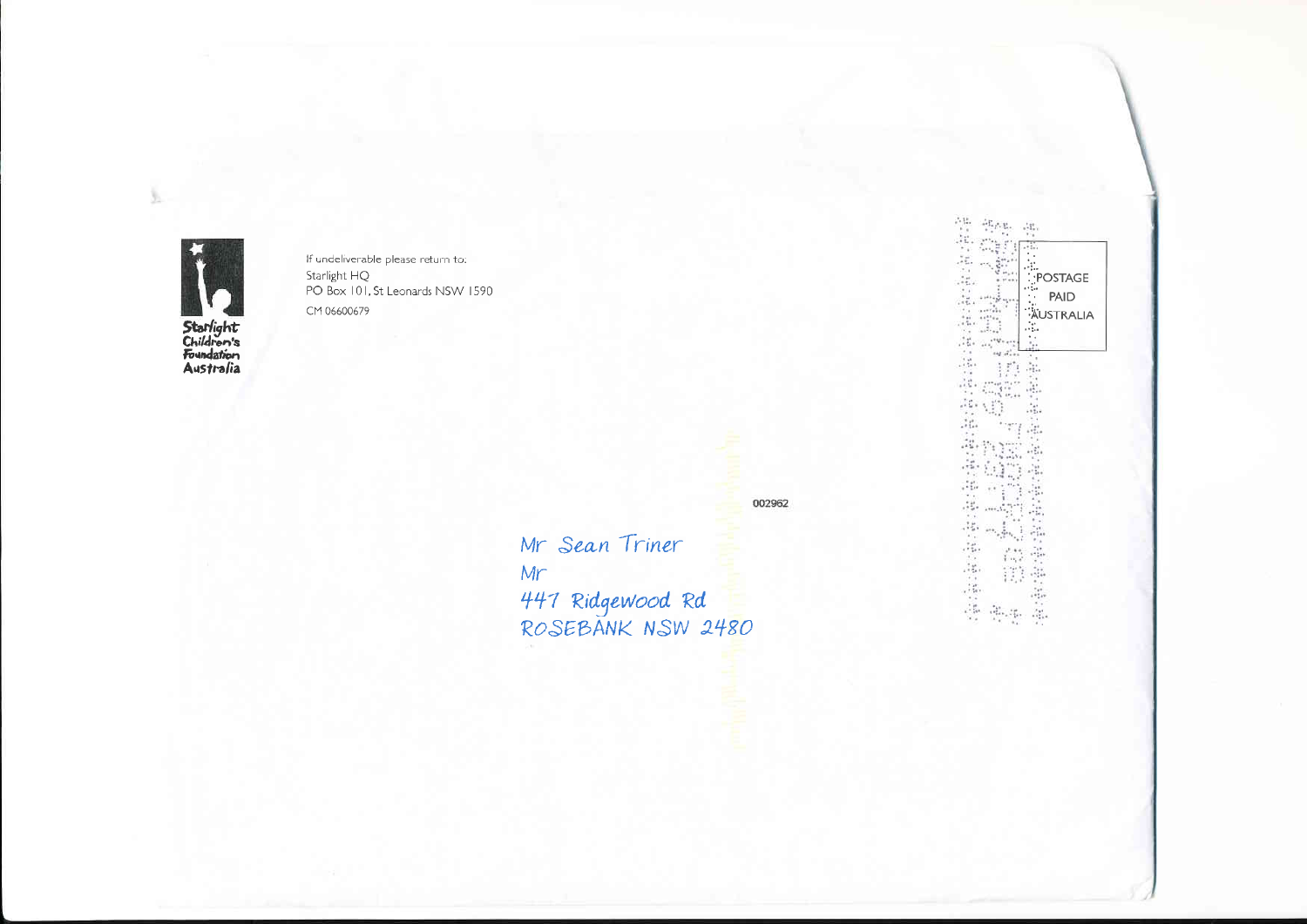

**THE REAL PROPERTY AND STATE OF STATES.** 

 $002962$ 

99999904 Mr Sean Triner Mr 447 Ridgewood Rd ROSEBANK NSW 2480

7 May 2009

Dear Mr Triner

This is the most important letter I have ever written.

Starlight is facing an unprecedented financial crisis which is forcing me and my team to make decisions I never imagined we would face just twelve months ago. Decisions that will impact the lives of thousands of sick Australian children this year.

Even when I wrote to supporters at the end of March, f was not sure what action we would need to take to keep the essential core of Starlight's work going. I knew I might have to cut services, but things are tougher than I imagined.

Without your help, the cuts I will be forced to make will need to be even more drastic than they are already.

Thank you for your commitment and support in the past. But I need your help right now.

By making your most generous gift ever, you can help me to keep essential services open. You have been there for Starlight before, and I would like to thank you again. But this time I need to ask for an extra special gift of \$25, \$50 or even \$100 by 25 May.

I need to raise a further \$2,000,000 this financial year just to cover the shortfall. It sounds a lot, but my experience shows that it

Brightening the lives of seriously ill and hospitalised children and their families across Australia.

Address Level 3, 80 Chandos Street Naremburn NSW 2065 PO Box 101 St Leonards NSW 1590 Phone 02 9437 4311 OR 1300 727 827 Fax 02 9437 4634 Web starlight.org.au

Luminaries Kieren Perkins AO Neil Perry Patrons The Honourable Sir William Deane AC KBE Mr John Newcombe AO OBE

ACN 003 627 183 ABN 80 931 522 157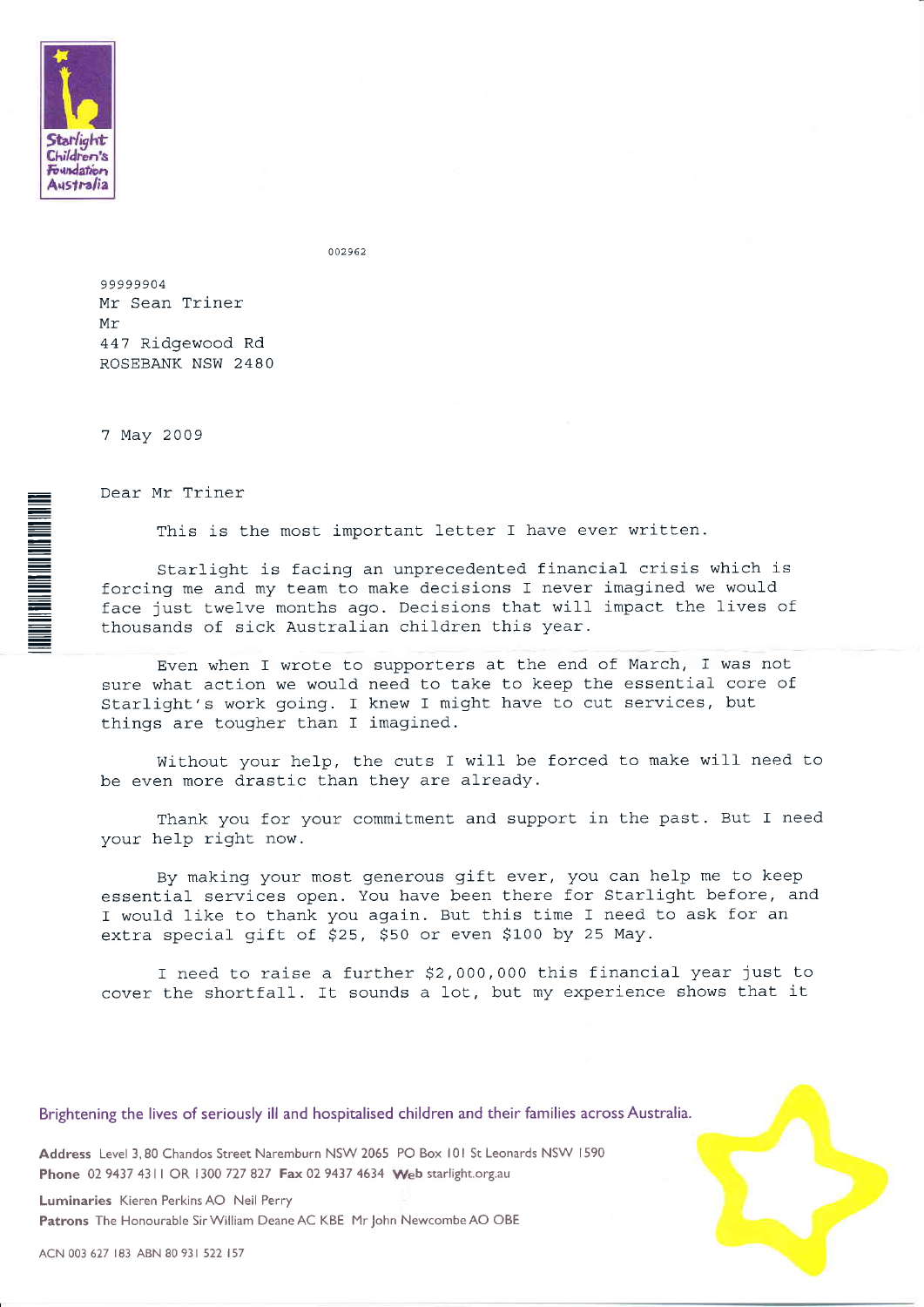Lcan be met by you, and people like you, making donations of around \$25, \$s0 or even \$100.

//

I am dedicated to doing everything within my power to raise this money, but I need your help too.

You may well have seen various media coverage about the problems we are facing. The last ten years has been a great period of growth for Starlight. The impact this has had on Australian kids in hospital has been phenomenal.

Back in 1999 our resources allowed us to help only 60,000 children per year with Wishes and our Captain Starlight program in four Starlight Express Rooms. Within 10 years, thanks to you and people like you, this grew to nearly 500,000 children, young people and their families with more Wishes, a new Starlight Escapes program, more Captain Starlights in seven Starlight Express Rooms and <sup>10</sup> Starlight Express Vans.

David and his mum, Michelle, kindly offered to share their story. I still don't know how I would cope if one of my children 1ooked up at me and told me 'Mummy, I can't do this any more.'

"It is my very firm belief that Starlight helped save the life of my then 13 year old son David, who was being treated for Burkitts Lymphoma. It is the fastest growing tumour and to treat it required particularly aggressive chemotherapy over many long turbulent months.

"David was a hero with the courageous way he handled a cocktail of drugs that would have killed any adult. But after several months where we watched him decline, his resolve to keep on toughing it out wilted, and he cried and cried for a whole day.

"There was nothing that I could do to encourage or cajole him on. Finally, he declared 'Mummy, I can't do this any more. All they keep doing is giving me drugs that are making me sicker and sicker. I feel so sick I want to die. I want you to take me home to die.'

"I was desperate. We had to somehow get him through this. The doctor suggested David take a shower and think about his decision for five minutes.

"We arranged for Captain Starlight to miraculously appear and she suggested David watch her play the in-house bingo game on Starlight TV. He did that for five minutes. And then one of the Fun Centres was wheeled to his bedside and he spent ten minutes looking at a game. And little by little he got though the worst moments of his life."

Those fifteen minutes enabled David to rethink his decision and David's mum is quite sure these important fifteen minutes saved his life.

David successfully completed his chemotherapy under the expertise of the fabulous team at the hospital, and just as importantly, with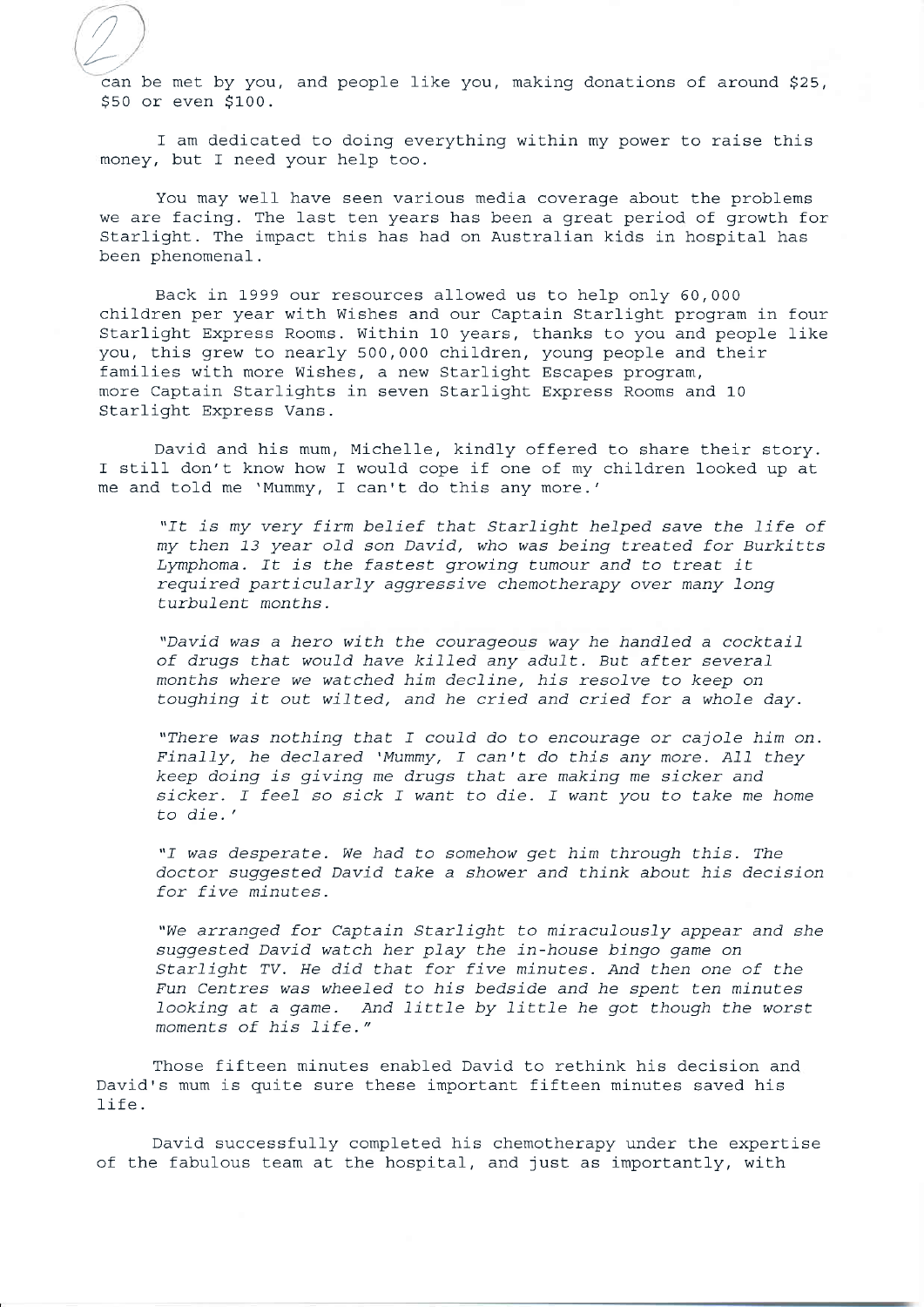Starlight's support

**TO AN AN AN AN AN AN AN AN AN AN AN AN AN** 



He has now overcome his illness.

The growth since 1999 has allowed us to reach eight times the number of children like David. But a big part of our growth was made possible by the generosity of many companies and events. It is these sources of funding that have been hit hard already by the global financial crisis.

I don't want Starlight to have to drastically reduce services and turn away nearly 200,000 little Australian children like David.

I am sure that you, as someone who has already shown how much you care about helping these children, don't want Starlight to be turning them away either.

Although we are not alone in facing a decline in income - many other charities are feeling the pinch - Starlight is being hit especially hard.

Partly because of our reliance upon certain sources of funding that have been particularly vulnerable to the current economic climate, like companies and events, and because we don't receive Government funding for our core services.

But also because of the desire of our supporters, staff, volunteers and hospital colleagues to help as many Australian children and their families as possible. Whilst other charities have invested income, there are so many more children we need to reach and providing programs for them has been our immediate focus.

Please help me to keep services up and running right now with a donation of \$25, \$50 or even \$100 by 25 May.

Working with my team in fundraising and marketing we have pulled together a five point plan to ensure a steady stream of income with less vulnerability to world events.

This plan requires us to diversify our funding sources - at the moment we have too high a proportion from a small number of events, companies and activities.

This does not mean we will give any less commitment to these vital sources - but it does mean we need to put more resources and effort into other fundraising programs such as membership, monthly giving and bequests.

But to get there I don't want to have to turn away nearly 200,000 children in 2009 who can't get access to the services they deserve.

Which is why I need your help, right now.

I don't want to turn away children like Amelia, who you may recall was only four years old when her life was turned upside-down by a rare auto-immune condition.

Each day saw her tiny body being injected with high dose steroids and each month a ten hour infusion of antibodies to stop her immune system attacking her brain, leaving her with little energy. You can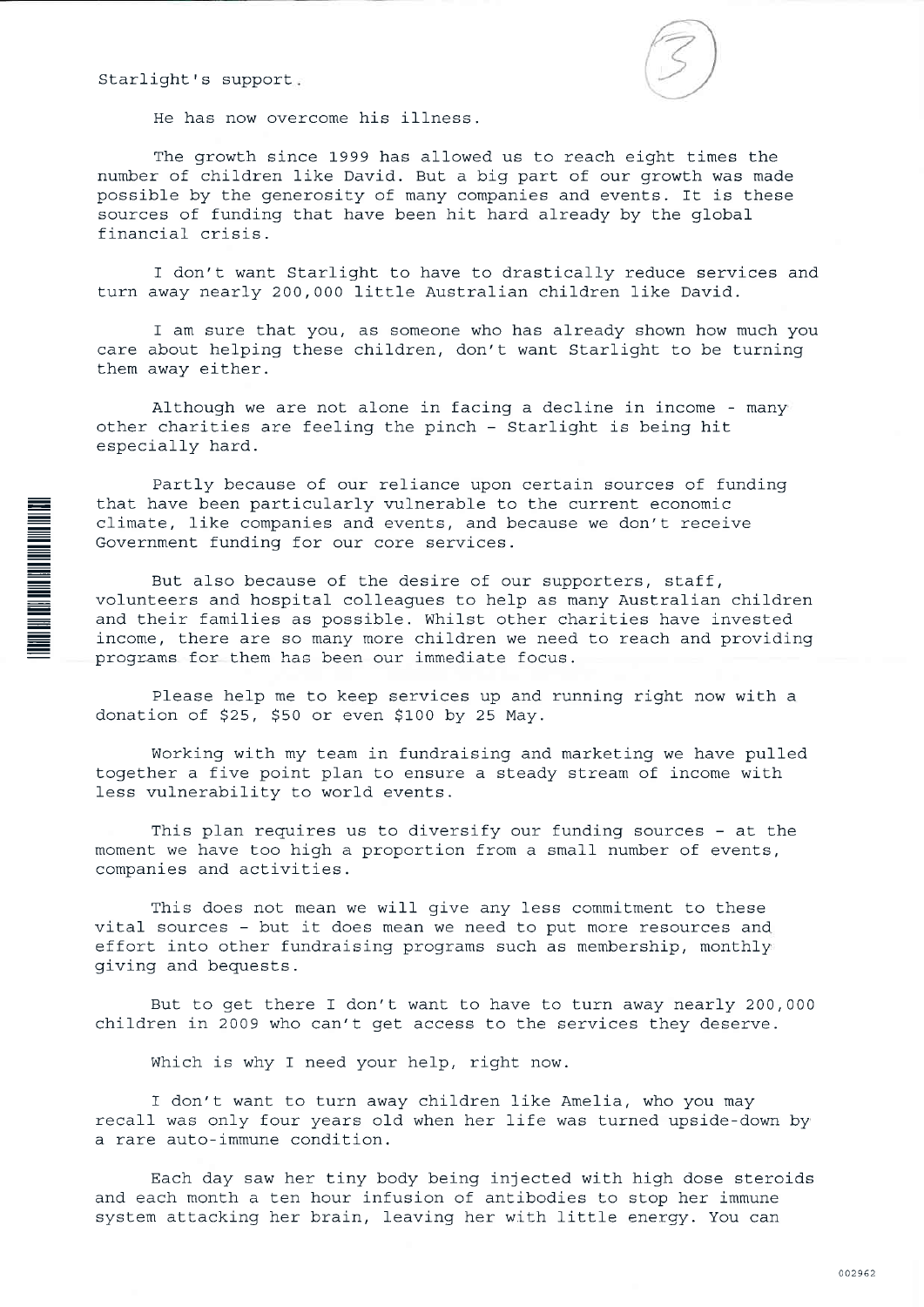imagine how seriously ill the condition made her.

Starlight gave the family a reprieve from the pain and heartache by granting Amelia a Starlight Wish. Amelia is a keen painter and wanted to work with a famous Australian artist and have her artwork hung in the State Gallery! Amelia was very excited about her wish and became animated, friendly and outgoing - a far cry from how she felt during treatment.

Amelia's mum Kara said of the experience, "She had the most wonderful day of her life. The whole Starlight experience has restored her confidence, and brought joy back to her life. All of our lives."

There are many success stories like this, thanks to your support. I couldn't bear it if we were not able to make these children's dreams come true.

I have an important meeting with the board of Starlight and key staff on 25 May. In that meeting we are going to have a good, hard look at our income, our funding strategy and our financial position.

In that meeting we must make decisions that will directly affect our ability to help children like David and Amelia.

If you are able to make an extra special donation right now, thank you. But if you intend to make a gift but won't be able to meet that deadline, then please call me directly on (02) 8425 5905 or email me, j.weekes@starlight.org.au so that I can take your pledge into account in our meeting.

I won't know which services I can save for 2009 until I know how much extra I can raise from my crisis appeal - of which this letter is a fundamental part.

But I promise you I will do everything in my power to save as many as possible. And I promise to make your donation count, and commit to updating you on how we spend any extra funds raised as well as keeping you informed on what is happening as Starlight pulls through this crisis.

Thank you very much for reading this letter. Please, help Starlight to help seriously ill and hospitalised children and their families through what is going to be a tough year for all.

Sincerely,

Jill Weekes Chief Executive  $\frac{1}{2}$  Starlight Children's Foundation

PS. At the 25 May meeting my colleagues and I may hawe to make the toughest decisions of our lives. But with your help, those decisions could be much easier, and the outcome much rosier for the thousands of Australian children and their families depending on us. Please help me to keep services up and running right now by grabbing a pen, filling in the enclosed form and posting it along with a donation of \$25, \$50, even an extra special gift of \$100, by 25 May.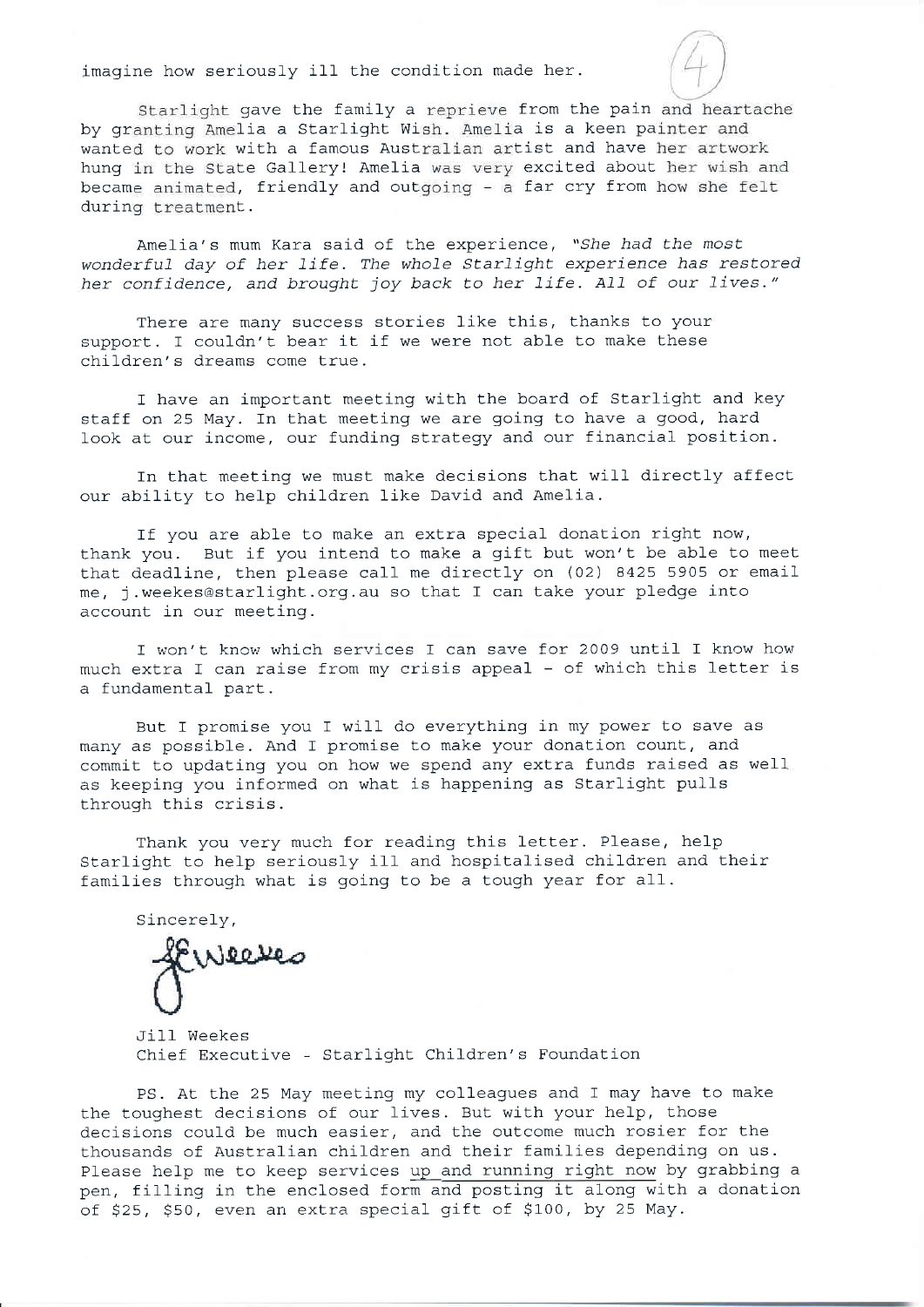|                                                    | URGENT                                                                                                                                                                                                                       |
|----------------------------------------------------|------------------------------------------------------------------------------------------------------------------------------------------------------------------------------------------------------------------------------|
| Starlight<br>Children's<br>Foundation<br>Australia | To prevent a crisis at Starlight Children's Foundation<br>please reply by 25 May 2009                                                                                                                                        |
|                                                    | Yes, I want to help sick Australian children and their families this year,<br>and keep essential services open. Please find enclosed my donation of<br>$\Box$ \$25 $\Box$ \$50 $\Box$ \$100 $\Box$ other \$ (please specify) |
|                                                    | Please choose one of the payment options below:                                                                                                                                                                              |
| Credit Card Payment<br>Please debit my:            |                                                                                                                                                                                                                              |
| Card Type<br>Card Number<br>Name on card           | $\Box$ Visa<br>$\Box$ Amex<br>$\Box$ Diners<br>Mastercard<br>$\mathrel{\mathop{\bigsqcup}}$ Expiry date $\mathrel{\mathop{\bigsqcup}}$                                                                                       |
| Signature                                          |                                                                                                                                                                                                                              |
|                                                    | OR please accept my Starlight gift by<br>$\Box$ cheque/money order payable to Starlight Children's Foundation.                                                                                                               |
|                                                    |                                                                                                                                                                                                                              |
| incomplete. Thank you.                             | Please amend your details in the box below if they are incorrect or                                                                                                                                                          |
| Name:<br>Address:                                  | Mr Sean Triner<br>99999904<br>447 Ridgewood Rd<br>ROSEBANK NSW 2480                                                                                                                                                          |
| Contact Number:                                    | Mobile:                                                                                                                                                                                                                      |
| Email Address:                                     |                                                                                                                                                                                                                              |
|                                                    | OR donate online at www.starlight.org.au                                                                                                                                                                                     |
|                                                    | Please feel free to write any comments or thoughts about this<br>communication and the work of Starlight.                                                                                                                    |
|                                                    |                                                                                                                                                                                                                              |
|                                                    |                                                                                                                                                                                                                              |
|                                                    |                                                                                                                                                                                                                              |
|                                                    |                                                                                                                                                                                                                              |
|                                                    |                                                                                                                                                                                                                              |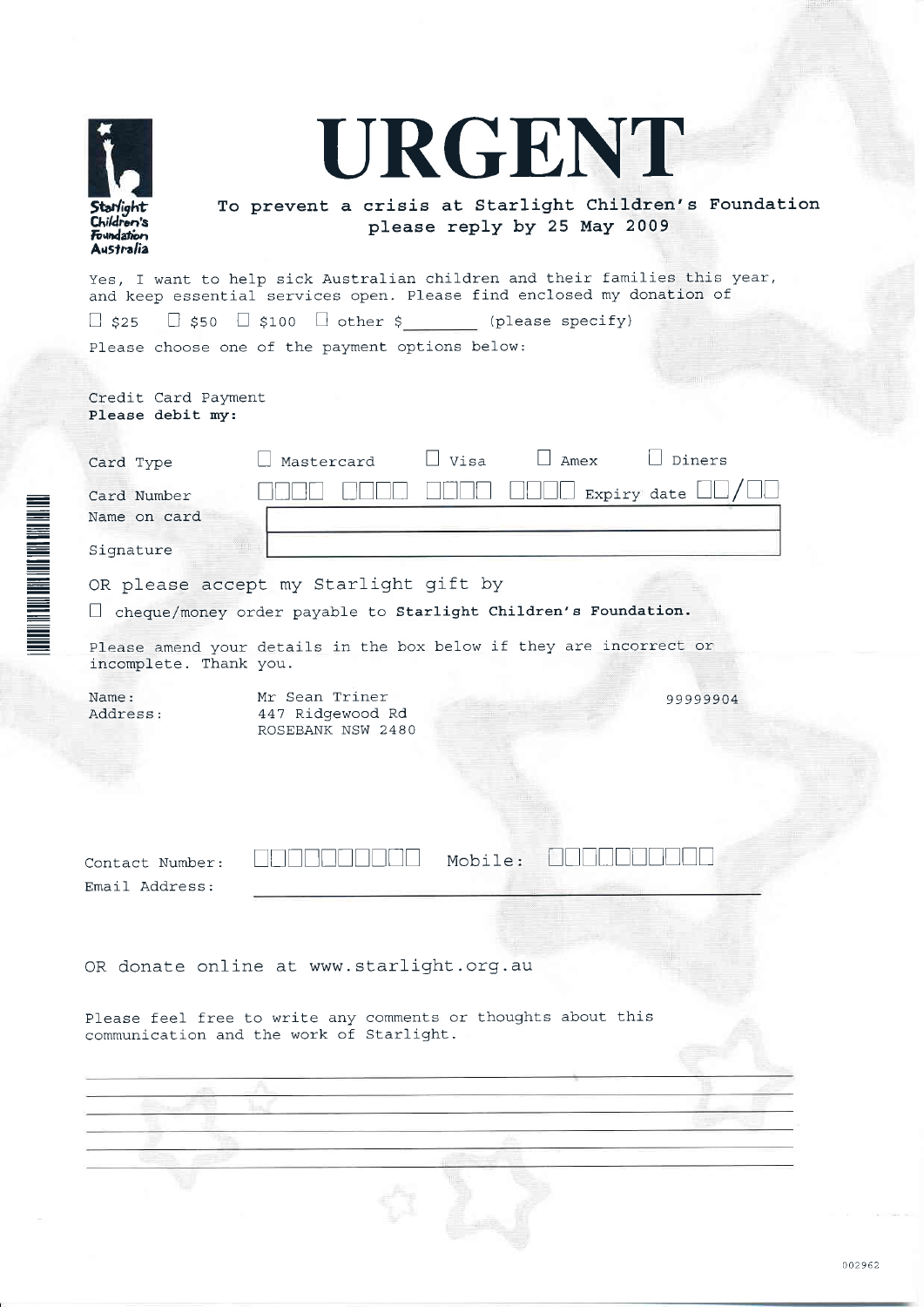# Child charity forced to cut back

## Starlight DOWNTURN to cut hospital services

#### By MIRIAM STEFFENS

THE Starlight Children's Foundation has been forced to cut services to seriously ill children brace for a shortfall in corporate fraufing

## Source: The Age Starlight cuts after shortfall

THE Starlight Children's Foundation will attempt to cut costs in other areas before it considers reducing the hours at the Starlight Express and Club.

a: Princess Hospital a: ing a \$2 mi ing shortfa

loast Times

DANNAMITY

Starlight is urging the NSW community to get behind Starlight Day on May 1 - the largest annual fundraising day for the Starlight Children's WICE! North Foundation to ensure no child misses out on the love, laughter and support

#### **CATHY O'LEARY** MEDICAL EDITOR

 $\Lambda$  major charity that helps seriously (ii children has blamed the communic downturn for a decision to slash its services, including eutting the hours d'a respite promat Princess Margaret Hospital and halving the number of hes it grants to sick children.

wish cuts WANTER CIN and value of donations resaid. "This is particular" as these families nealready suffering  $\mu$ hecause one parent their job to care for during treatment.

"We know our program significant difference to the

## source: The Nestern Australian source: The mercury Charity hit by fall in funding

by denise s. cahill

THE Starlight Children's Foundation will attempt to cut costs in various areas before it considers butions by \$4000 to \$5000 had a huge impact on reducing hours at "" "tarlight Express and Club" the charity Ado rooms -Margaret Hospital in Subraco. Charities hit

Foundation,

Corporations that had reduced their contri-

Mr White said that while Starlight was investigating various cost-cutting measures in the savel! Western Subwas Weekly

**Finance** 

woes a

blow to

sick kids

E. 10 a ray make start of France manager Cathy which helps seem in arants. entertainment rooms in peti-conde in income are losquias across Australia, existe public and a swell as ending a program of conde and a swell as ending a program of conde and a basis in hasold as uospitals across australia, edine applesis as well as ending a program of what will be a visiting children in more sisting children in regional South of strate the hospitals. It said it would also well as the charge of the fact that the charge of the fact the fact the fact the fact the fact that the fact the fact the fact that the fact as charities across Australia have to scale back its wishfewer escape events for voung

First like and the children which are then

Anti-Art Hitle Charlies William Harlight Children

Wishes Engine Children, will have more

Harliette Cityldrein's Linkflatering

**Donate** and help sick kids

> over Uluru, took an Aboriginal de as well as a pi Uluru where Ty: the rock' for the You can suppo

Dying wishes denied Janelle Miles MEDICAL REPORTER

THE Starlight Children's Foundation will slash the number of wishes it grants to seriously ill children this year by more than half as the economic crisis takes its toll on charities.

Source: Courter Mail

months of the year. Charity tries "It's heen a complete turntokeeprooms ink the economic "eryday people"<br>"think it has

strice Startight costs in var Starlight cuts ki Source: Bendigo Advertiser

> Bendigo Health fund-raising manager Glona Turner said it was unfortunate for children in the Loddon Mallee region that Stare would not annel.

empt to cut <sup>2017</sup> Source: <sup>3</sup> Starling Times

By NICOLE FERRIE

THE economic downturn has kins said prompted one of Australia's As a result. Starlight had no<br>best-loved children's charities option but to withdraw most Starto cancel its trips to Bendigo.

light Dunrace Van trine in Vint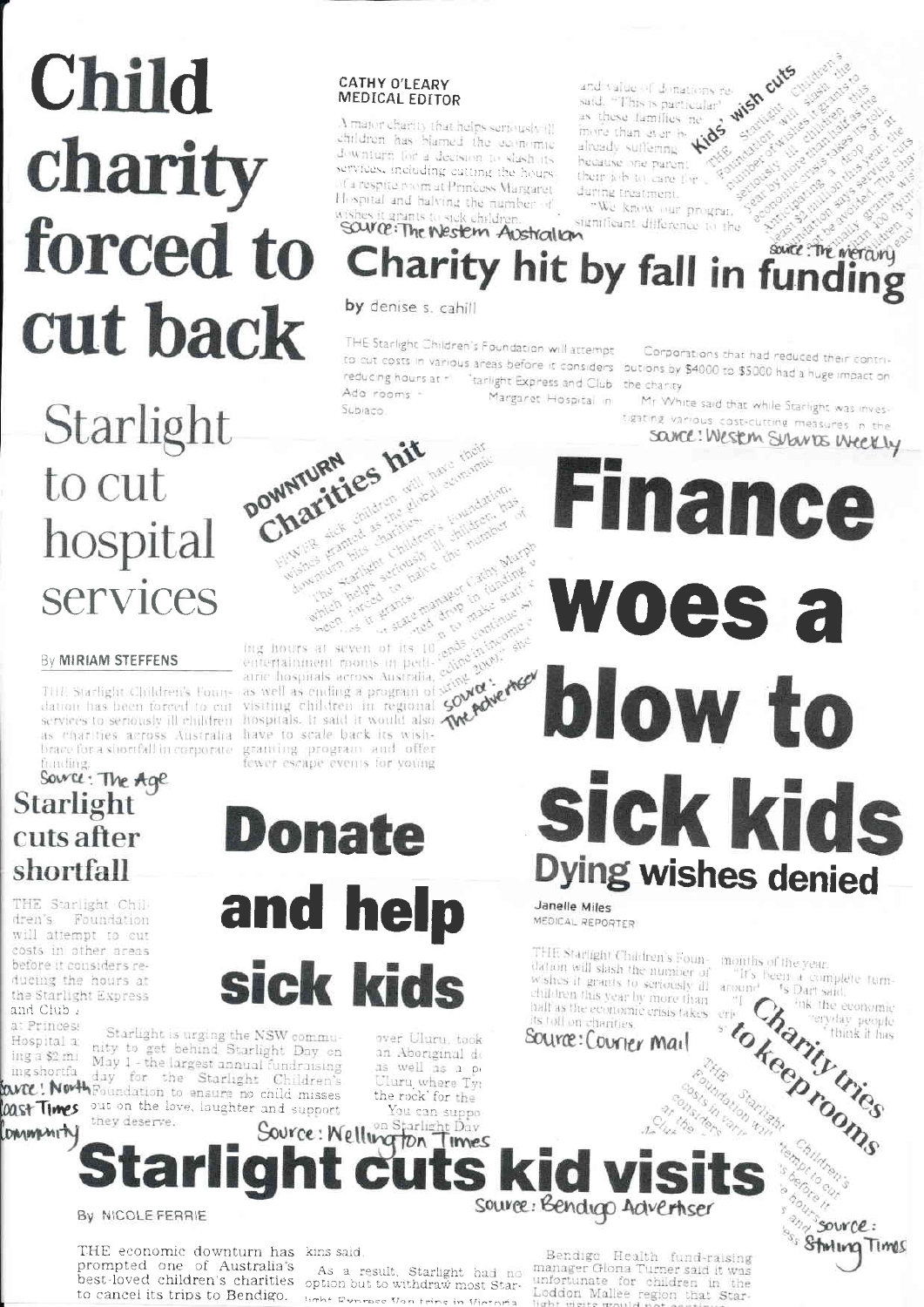

#### Mv public statement

Having to close essential services that have such a big impact on children and their famllies is the worst possible decision someone in my position has to face. I wanted to make sure that Starlight supporters knew what was happening so I issued a public statement. Here is a shorter version.

#### How has the economic downturn impacted Starlight?

At the end of last year Starlight saw a tightening of community investment budgets with business partners as a result of the global economic crisis. We have also seen a decline in the average donation value from individuals as people become more nervous about the Australian economy. This has continued into the first three months of 2009 and we have been forced to reduce overheads by 24% year on year.

If current trends continue we anticipate Starlight's income may decline by \$2 million or more during 2009. As a result we now have no choice but to reduce or withdraw some of our services currently supporting seriously ill children and their families.

#### What services will be affected?

If we cannot generate sufficient funds Starlight will be forced to:

Cut the opening hours of Starlight Express Rooms in seven major paediatric hospitals throughout Australia. Hosted by Captain Starlight these rooms provide a haven for 37,000 hospitalised children and their families every month.

Withdraw the Starlight Express Van program from New South Wales, Victoria, ACT and South Australia, meaning Captain Starlight cannot bring relief and laughter to 26,445 children living with serious illness or disability in hospitals in many metro and regional areas.

Reduce the number of Starlight Wishes that can be granted each year. Currently 439 wishes are waiting to be granted and the decline in funding means at this stage only 2OO of these can be completed in 2009.

Scale back the Starlight Escapes Program that support families by providing respite activities from the pressures of living with serious illness and disability. Last year 1,182 families were given the opportunity to enjoy Starlight Escapes and this cut back will mean reducing Escape activities by 38%.

This is particularly concerning as these families need our support at this time more than ever before. Many families in this situation already suffer financial hardship, as often one parent has to leave their job to care for the sick child during treatment. This means their partner is juggling the other siblings, orqanising the home and managing their work, putting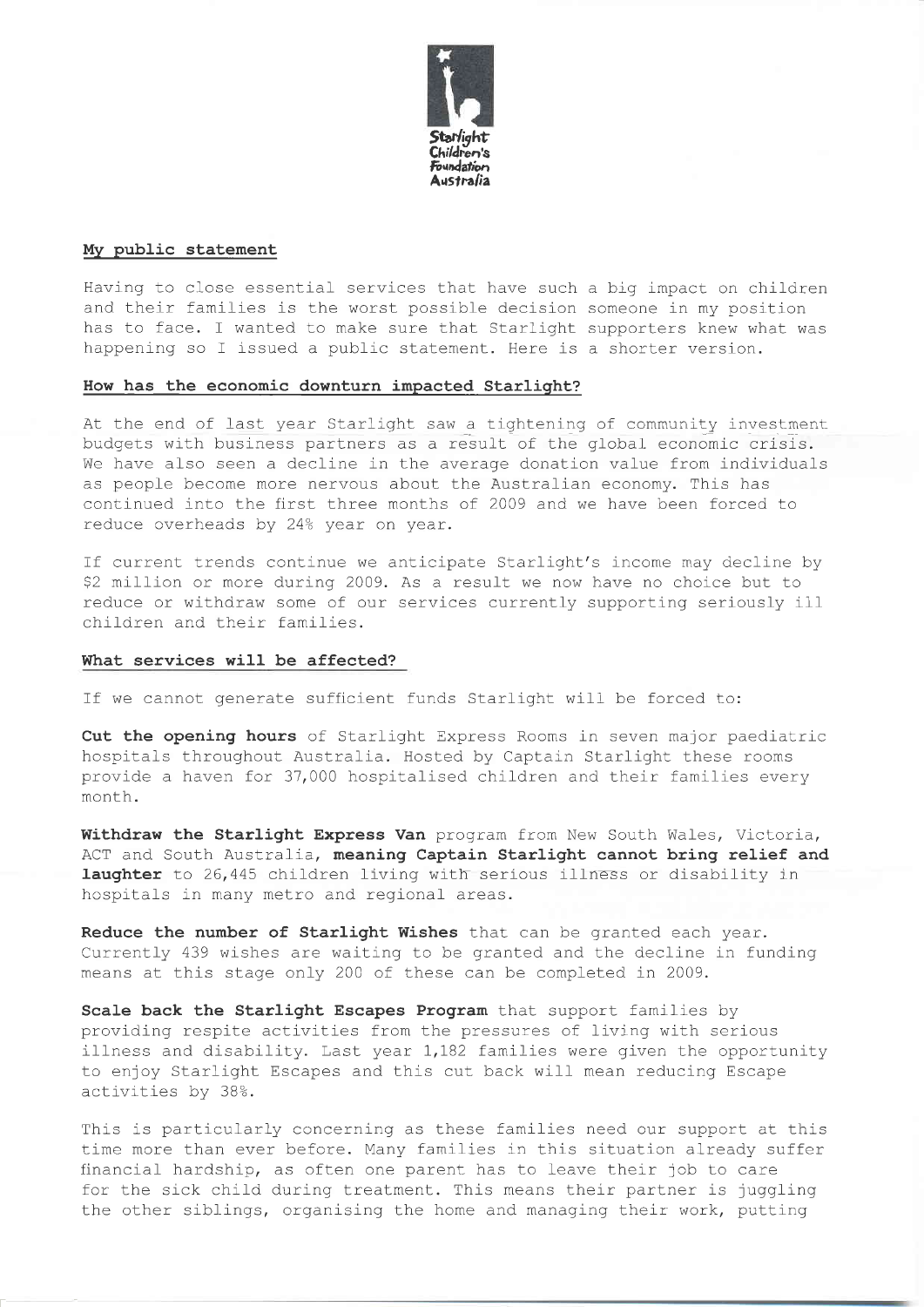enormous pressure on the whole family. The economic downturn means that Starlight's support for these families is more essential than ever before.

#### Whv has Starliqht been impacted?

Most charities have been affected.

We have been particularly impacted because we rely solely on the generosity of individuals, community groups, corporate sponsors and volunteers to exist. We don't receive government funding for our core services so if our fundraising declines we feel the effect immediately. Some charities receive as much as B0% of their funds from the government so in that sense tax payers have already contributed their support to those causes.

As soon as we saw the recession was affecting our donations to such a level, the Board took the sound decision to make significant cuts to overall costs, including staff and services. These cutbacks have been planned to keep the maximum number of services running.

#### How has the Victorian Bushfire Appeal affected Starlight?

Well this has been a really terrible tragedy which has naturally attracted the compassionate support of many Australians and companies - and deservedly so.

We don't actually think the Victorian Bushfire Appeal will mean our loyal donors stop giving to Starlight, but we have seen some corporate donations and community fundraising being diverted to the appeal so we think this, coupled with the economy, will impact our income in the short term.

Our real fear is the global recession because it seems unlikely to ease in the near or medium future.

#### Does the impact of the economy mean Starlight's future is Jeopardised?

No, that's not the case.

We have acted responsibly by looking at which services we need to cut in order to ensure Starlight can continue, so that we can protect this cause for the long term.

#### How can f help as a Starliqht supporter?

I need you to help by please donating to this appeal. It wilf make a huge impact on our ability to provide services right now.

Thank you for all your support for Starlight children and families. Please be assured of the team's continued commitment for the future.

Sincerely,

feweeves

Jill Weekes Chief Executive, Starlight Children's Foundation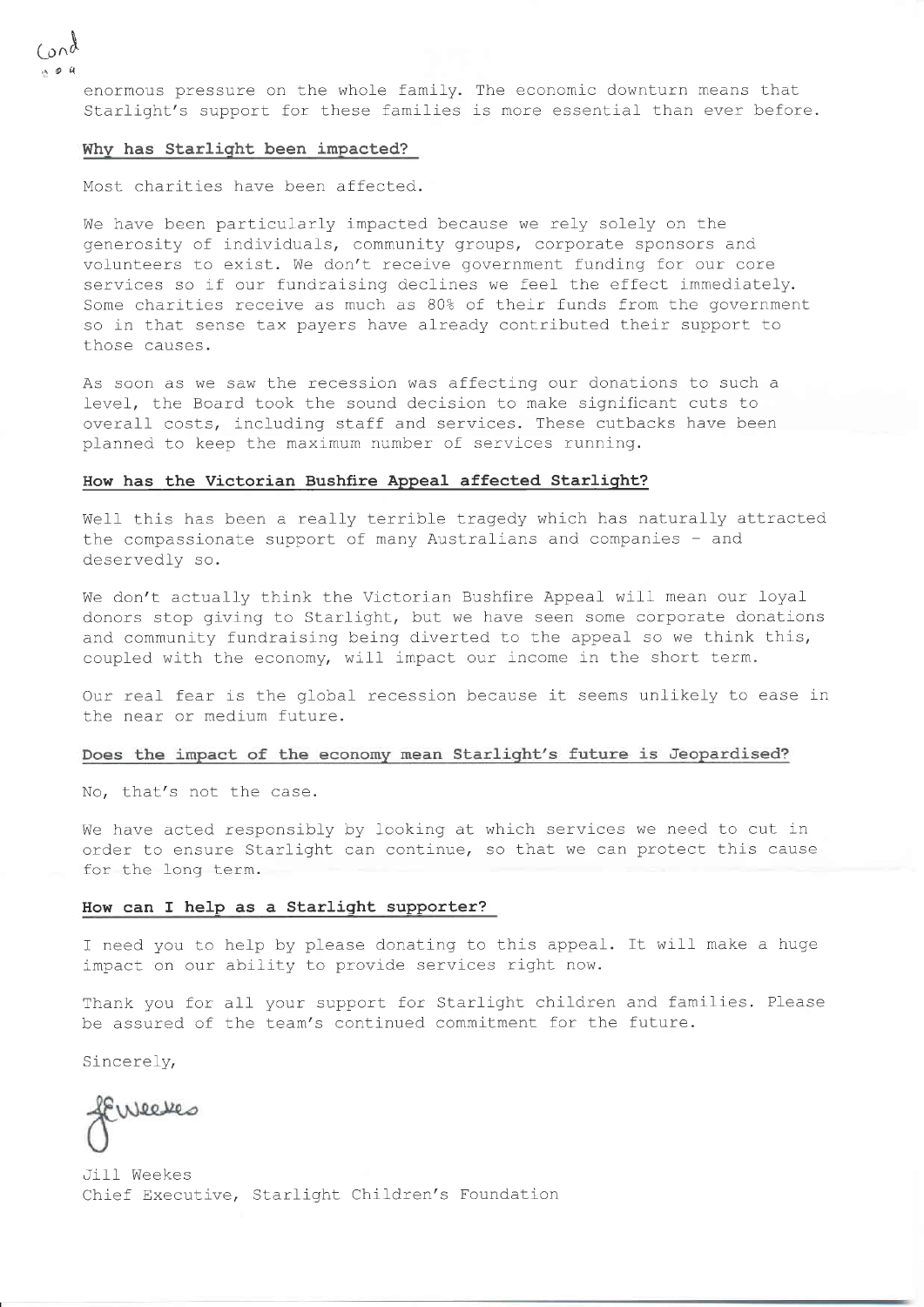

## **Starlight Express Rooms**

### Jasmina's Story

The Starlight Express Room is a haven for hospitalised children and their families where Captain Starlight shares lots of fun and magic.

Six years ago, a three year old girl named

Jasmina had a serious stroke as a result of complications after surgery to remove a brain tumour - one of the youngest children in Australia to do so. Over the next few months, as Jasmina recovered, she became a regular visitor to the Starlight Express Room. Over the past six years Jasmina has undergone numerous major brain operations. When Jasmina is told that she has to undergo another operation her response is, "Yes! That means I get to go to Starlight again!"

Each time Jasmina undergoes surgery she stays in hospital for many weeks. On one occasion she had to learn to walk again. Last time Jasmina was in hospital her mother Gini told us that Jasmina's recovery goal was to be able to walk to the Starlight Express Room by the end of the week.

Later that week, we got a big surprise when Jasmina walked herself through the Starlight Express Room's door. She spent the rest of the day enjoying the craft, games and playing with Captain Starlight. She said, "You guys can call me Captain Wobbly!"

Last year Captain Starlight entertained over 480,000 visitors across Starlight's seven Starlight Express Rooms.

As a result of the \$2 million shortfall, Starlight Express Room opening hours will be slashed. It means that this year over 100,000 children may not be able to visit the Starlight Express Room during their time in hospital.

## **Starlight Express Vans**



## Hope's Story

Captain Starlight hits the road in Starlight Express Vans lifting the spirits of children in remote, regional and smaller metropolitan hospitals.

Hope had been in the children's ward for two weeks. She hadn't spoken with anyone and wasn't responding to the normal actives that the play therapist was putting forward to

her. She was only six years old and no one had seen a smile from her since she had been admitted

A visit from Captain Starlight changed all of that - it took guite a bit of effort and ingenuity but Captain Starlight didn't give up until she had brought a smile to the face of this little girl who had forgotten how or why to use one.

Within no time Hope was chatting to Captain Starlight about her brothers and her favourite animals, and about how she likes to search for frogs in the garden at her cousin's house. She was starting to once again sound just like a happy six-year-old girl.

Last year Captain Starlight made over 1.750 hospital visits. travelling over 200,000km to entertain more than 30.190 children like Hope.

Cuts to Starlight Express Van services in the next year mean that more than 26,000 children will miss out due to services being withdrawn from New South Wales, Victoria, South Australia and ACT.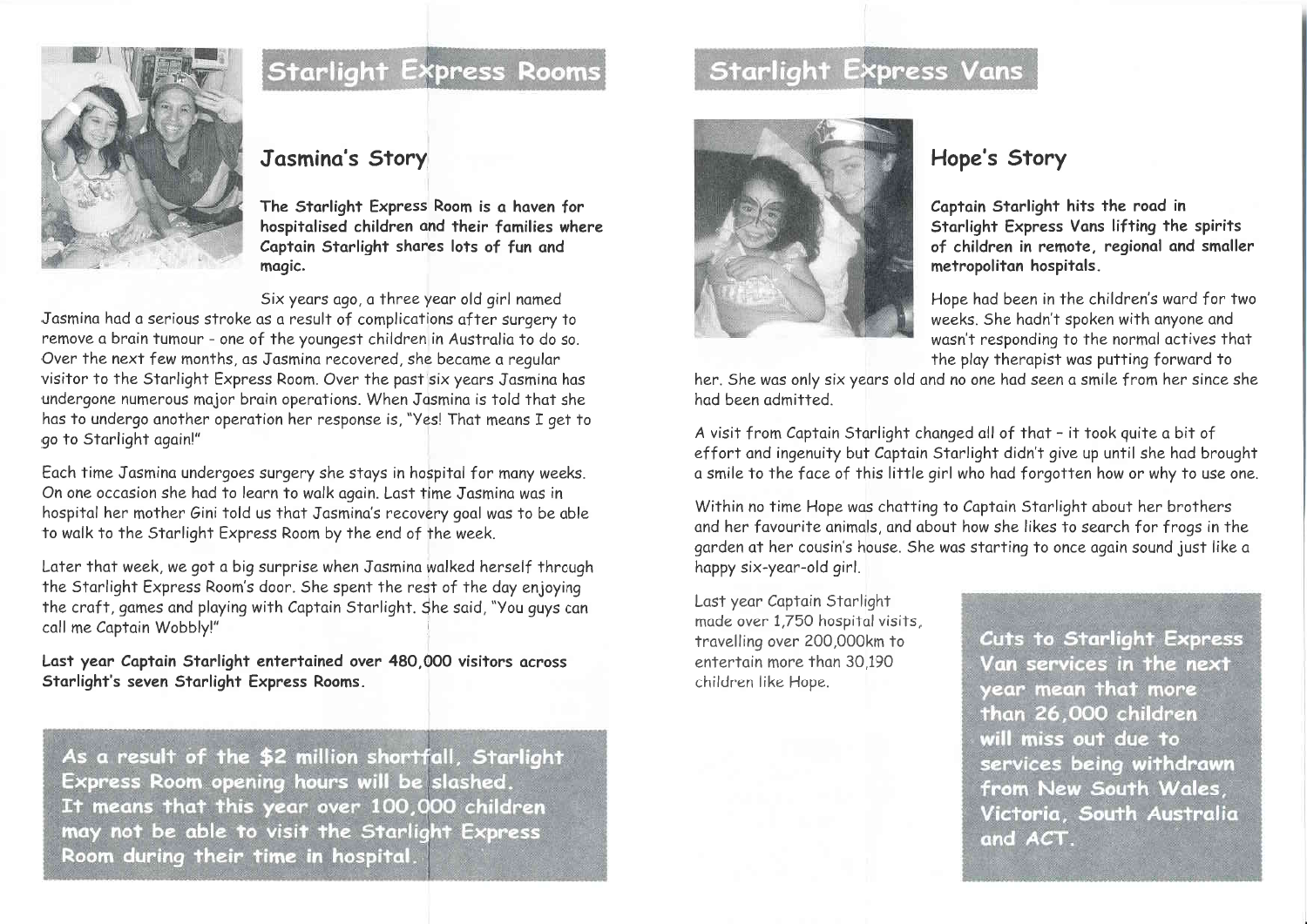## **Starlight Escapes**

#### Jordan's Story

#### By providing simple, unexpected entertainment. Starlight Escapes bring families together.

12 year old Jordan spends weeks at a time away from his family and friends at Princess Margaret Hospital in Perth, receiving treatment for his severely burnt arms and leas in a painful process that stretches and re-grows his skin as his bones grow. These



visits become more frequent as he hits a growth spurt and will continue for years to come. It has been a difficult time for Jordan recently as other boys at school are making him increasingly aware of his scars and he is getting very self-conscious around girls.

When Jordan and his family attended a Dolphin Watching Starlight Escape in his home town of Bunbury, the Captain Starlights included him in their show, asking him to tell them what to do and what's cool in Bunbury. Soon his confidence was brimming over.

The impact this had for Jordan was one thing but the experience was equally as powerful for his parents. They were able to see their son come out of his shell in a social environment like the normal happy 12 year old they have with them at home, who usually disappears when they are out in public.

Last year we provided 1,167 families with escape experiences.

Now, we face a 38% cutback in the number of Starlight Escapes held - meaning that hundreds of families may miss out on the opportunity to step away from the pressures of day to day life and enjoy their time together.

## **Starlight Wishgranting**

## Tyran's Story

A Starlight Wish is like a dream come true for a seriously ill child, and an experience that stays with them and their families forever

Nine year old Tyran was diagnosed with Duchenne Muscular Dystrophy or DMD when he first started school. Tyran will soon be in a wheelchair and slowly have his life taken away. He will be lucky to reach 20 years old.



Last year Tyran was given the opportunity for his Starlight Wish to be granted. His wish was something that touched not only

his family but the entire team at Starlight. Tyran's wish was simple, to walk up to Uluru and touch it while he could still walk.

The highlight of the wish was the moment when Tyran did in fact touch Uluru for the first time. He had told the other quests on the tour that this

Currently, 439 children are waiting to have their Starlight Wish granted. Unless our financial situation improves, less than half of these seriously ill children will be given the opportunity this year for their own life changing experience.

was his Starlight Wish and what the trip meant to him - so they all stood back to let him have his first moments alone - everyone watching with tears in their eyes to see the look on Tyran's face.

In 2008 we granted wishes to 371 children.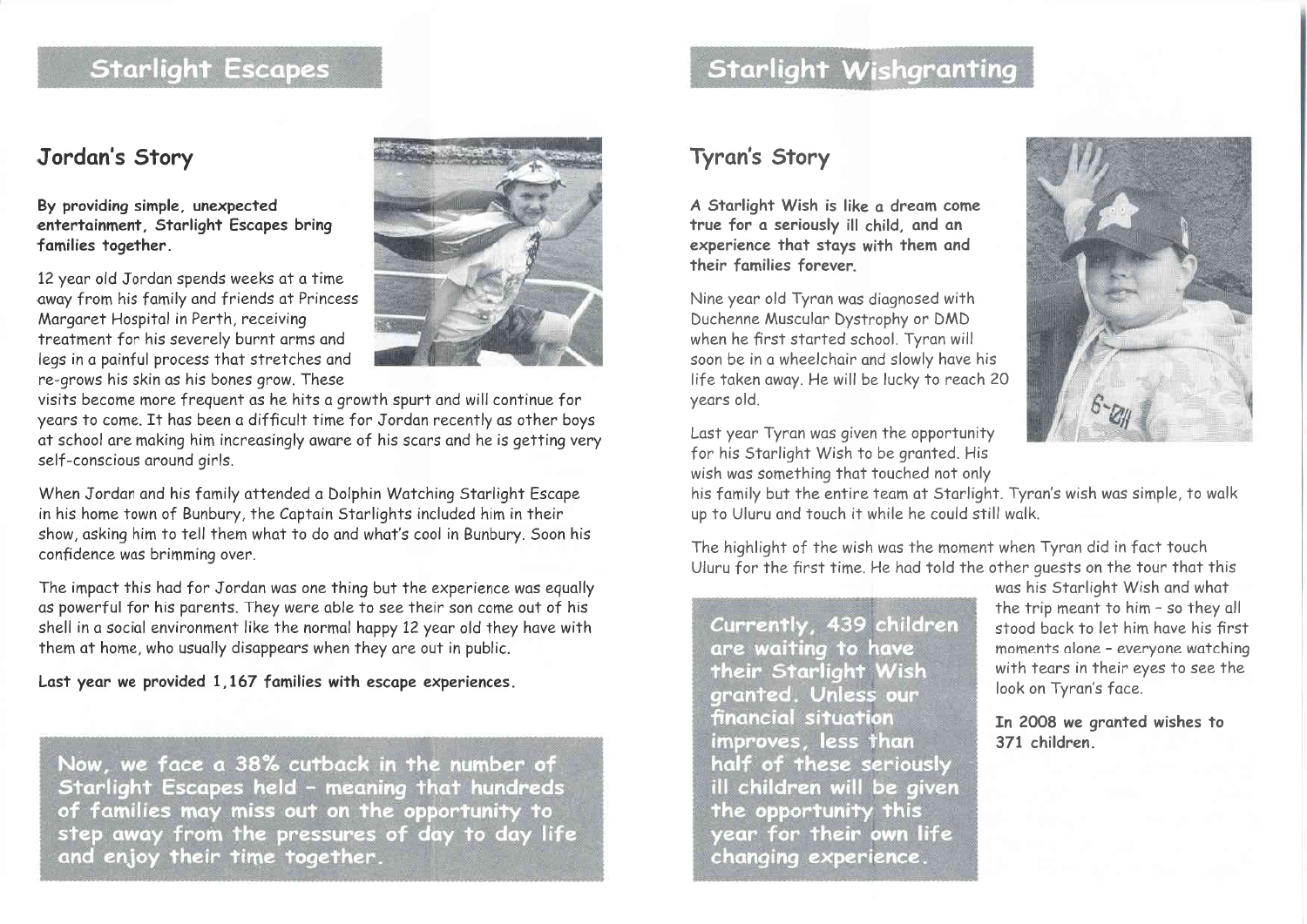Delivery Address:<br>PO Box 101 ST LEONARDS NSW 1590

Urgent

**Նկիրարիկանի համարերվա**ն **Starlight Children's Foundation** Emergency Appeal<br>Reply Paid 101<br>ST LEONARDS NSW 1590

No stamp required<br>if posted in Australia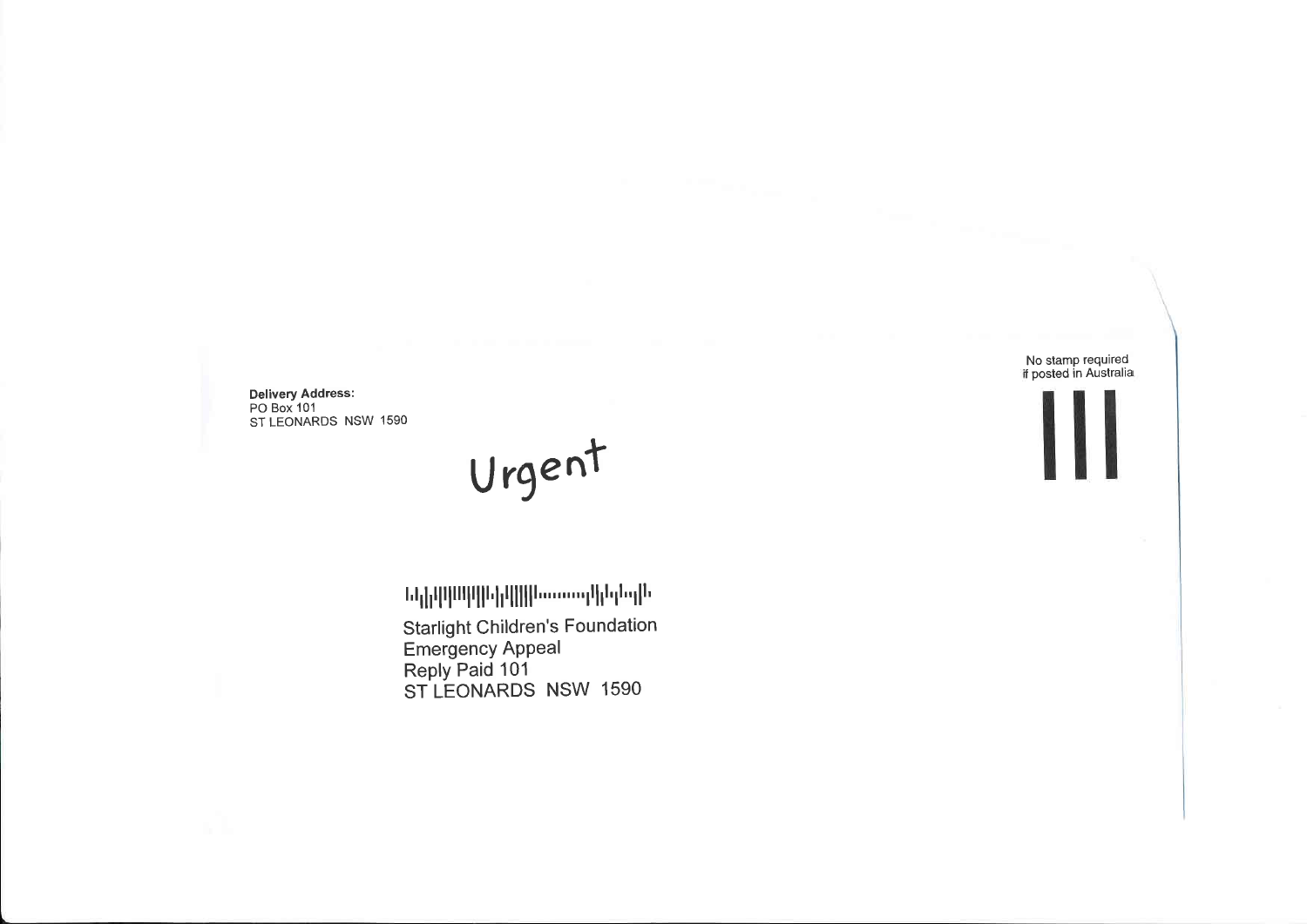

իվկերի<sub>ն</sub>երին կանություններին

000002 / 001

123456 Sam Sample 123 Sample Street SAMPLEVILLE NSW 1234

| Emergency appeal update.            |
|-------------------------------------|
| I have had an incredible response   |
| in reaction to my letter from a     |
| few weeks ago however I am still    |
| short of my target. At our meeting  |
| on 25 May, it was decided to extend |
| the deadline in order to allow as   |
| many of our supporters as possible  |
| the opportunity to make a donation  |
| that will have a critical impact.   |
| If you haven't already, please send |
| your gift of \$25 by 30 June.       |
|                                     |

11 June 2009

Dear Sam,

**TERRATA NEGRADA EN EN ENGANGADO EL SUBARCATA EL EL SUBARCATA EL EL SUBARCATA EL EL SUBARCATA EL EL SUBARCATA E** 

This is the most important letter I have ever written.

Starlight is facing an unprecedented financial crisis which is forcing me and my team to make decisions I never imagined we would face just twelve months ago. Decisions that will impact the lives of thousands of sick Australian children this year.

Even when I wrote to supporters at the end of March, I was not sure what action we would need to take to keep the essential core of Starlight's work going. I knew I might have to cut services, but things are tougher than I imagined.

Without your help, the cuts I will be forced to make will need to be even more drastic than they are already.

Thank you for your commitment and support in the past. But I need your help right now.

By making your most generous gift ever, you can help me to keep essential services open. You have been there for Starlight before, and I would like to thank you again. But this time I need to ask for an extra special gift of \$25, \$40 or even \$60 by 25 May 30 June - still time for your tax deduction.

I need to raise a further \$2,000,000 this financial year just to cover the shortfall. It sounds a lot, but my experience shows that it can be met by you, and people like you, making donations of around \$25, \$40 or even \$60.

I am dedicated to doing everything within my power to raise this

Brightening the lives of seriously ill and hospitalised children and their families across Australia.

Address Level 3, 80 Chandos Street Naremburn NSW 2065 PO Box 101 St Leonards NSW 1590 Phone 02 9437 4311 OR 1300 727 827 Fax 02 9437 4634 Web starlight.org.au

Luminaries Kieren Perkins AO Neil Perry Patrons The Honourable Sir William Deane AC KBE Mr john Newcombe AO OBE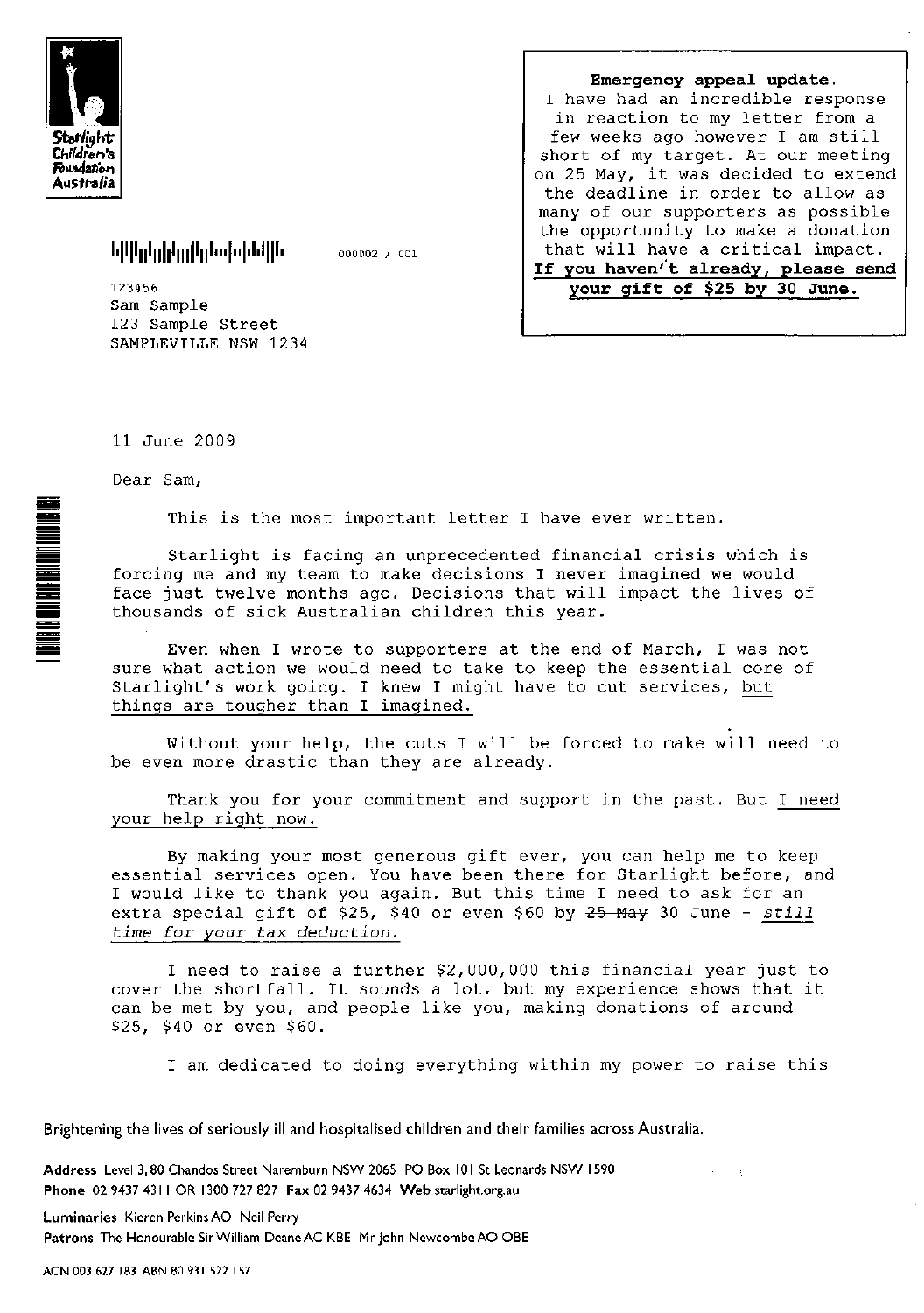money, but I need your help too.

You may well have seen various media coverage about the problems we are facing. The last ten years has been a great period of growth for Starlight. The impact this has had on Australian kids in hospital has been phenomenal.

Back in 1999 our resources allowed us to help only 60,000 children per year with Wishes and our Captain Starlight program in four Starlight Express Rooms. Within 10 years, thanks to you and people like you, this grew to nearly 500,000 children, young people and their families with more Wishes, a new Starlight Escapes program, more Captain Starlights in seven Starlight Express Rooms and 10 Starlight Express Vans.

David and his mum, Michelle, kindly offered to share their story. I still don't know how I would cope if one of my children looked up at me and told me 'Mummy, I can't do this any more.'

"It is my very firm belief that Starlight helped save the life of my then 13 year old son David, who was being treated for Burkitts Lymphoma. It is the fastest growing tumour and to treat it required particularly aggressive chemotherapy over many long turbulent months.

"David was a hero with the courageous way he handled a cocktail of drugs that would have killed any adult. But after several months where we watched him decline, his resolve to keep on toughing it out wilted, and he cried and cried for a whole day.

"There was nothing that I could do to encourage or cajole him on. Finally, he declared 'Mummy, I can't do this any more. All they keep doing is giving me drugs that are making me sicker and sicker. I feel so sick I want to die. I want you to take me home to die.'

"I was desperate. We had to somehow get him through this. The doctor suggested David take a shower and think about his decision for five minutes.

"We arranged for Captain Starlight to miraculously appear and she suggested David watch her play the in-house bingo game on Starlight TV. He did that for five minutes. And then one of the Fun Centres was wheeled to his bedside and he spent ten minutes looking at a game. And little by little he got though the worst moments of his life."

Those fifteen minutes enabled David to rethink his decision and David's mum is quite sure these important fifteen minutes saved his life.

David successfully completed his chemotherapy under the expertise of the fabulous team at the hospital, and just as importantly, with Starlight's support.

He has now overcome his illness.

The growth since 1999 has allowed us to reach eight times the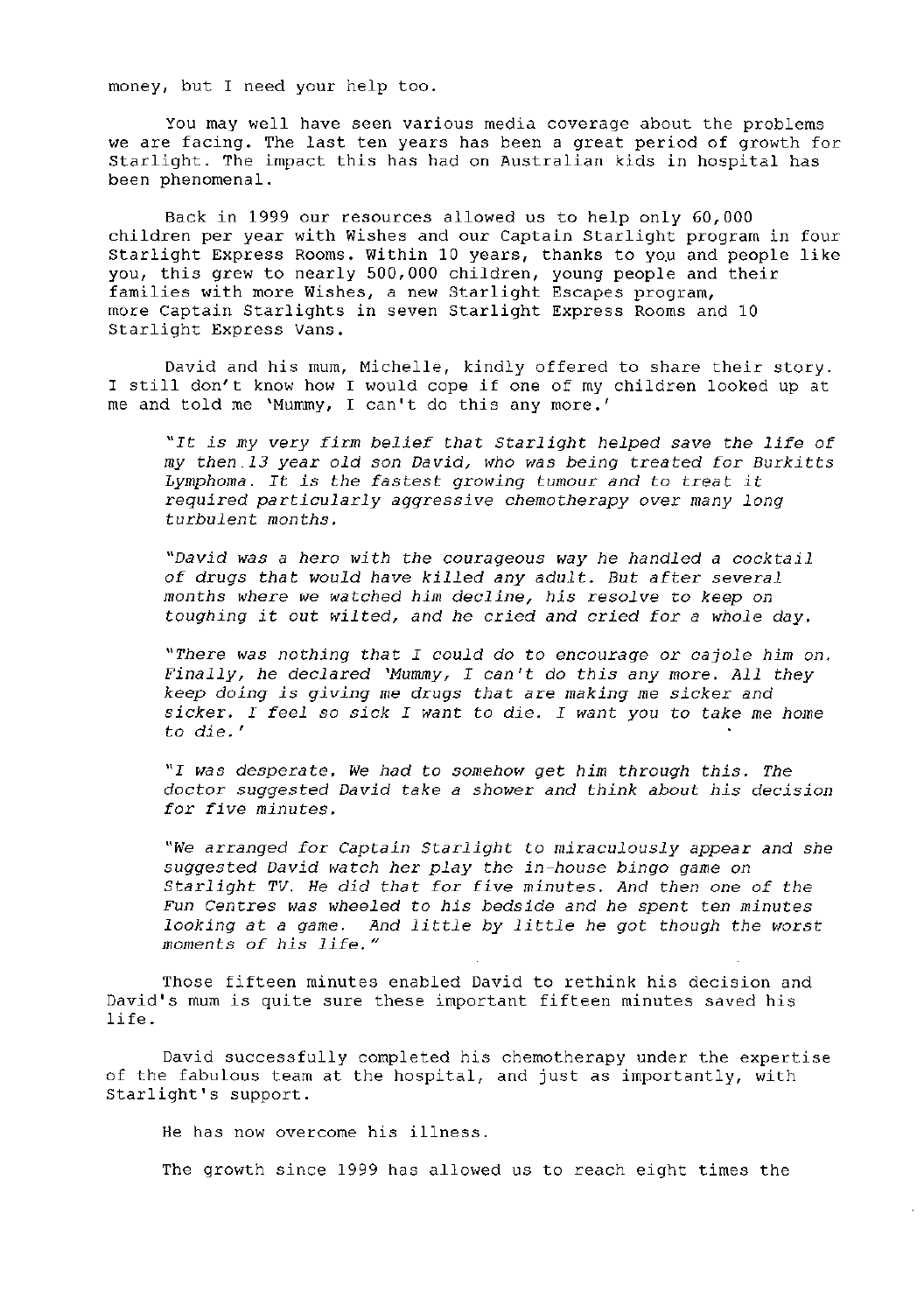number of children like David. But a big part of our growth was made possible by the generosity of many companies and events. It is these funds that have been hit hard already by the global financial crisis.

I don't want Starlight to have to drastically reduce services and turn away nearly 200,000 little Australian children like David.

I am sure that you, as someone who has already shown how much you care about helping these children, don't want Starlight to be turning them away either.

We are not alone in facing a decline in income - many other charities are feeling the pinch - but Starlight is being hit especially hard.

Partly because of our reliance upon certain sources of funding that have been particularly vulnerable to the current economic climate, like companies and events, and because we don't receive Government funding for our core services.

But also because of the desire of our supporters, staff, volunteers and hospital colleagues to help as many Australian children and their families as possible. Whilst other charities have invested income, there are so many more children we need to reach and providing programs for them has been our immediate focus.

#### Please help me to keep services up and running right now with a donation of \$25, \$40 or even \$60 by 25 May 30 June.

Working with my team in fundraising and marketing we have pulled together a five point plan to ensure a steady stream of income with less vulnerability to world events.

This plan requires us to diversify our funding sources - at the moment we have too high a proportion from a small number of events, companies and activities.

This does not mean we will give any less commitment to these vital sources - but it does mean we need to put more resources and effort into other fundraising programs such as membership, monthly giving and bequests.

But to get there I don't want to have to turn away nearly 200,000 children in 2009 who can't get access to the services they deserve.

Which is why I need your help, right now.

**TAN JI WA NA WA NA WA NA WA NA WA NA WA NA WA NA WA NA WA NA WA NA WA NA WA NA WA NA WA NA WA NA WA NA WA NA W** 

I don't want to turn away children like Amelia, who you may recall was only four years old when her life was turned upside-down by a rare auto-immune condition.

Each day saw her tiny body being injected with high dose steroids and each month a ten hour infusion of antibodies to stop her immune system attacking her brain, leaving her with little energy. You can imagine how seriously ill the condition made her.

Starlight gave the family a reprieve from the pain and heartache by granting Amelia a Starlight Wish. Amelia is a keen painter and wanted to work with a famous Australian artist and have her artwork

000002